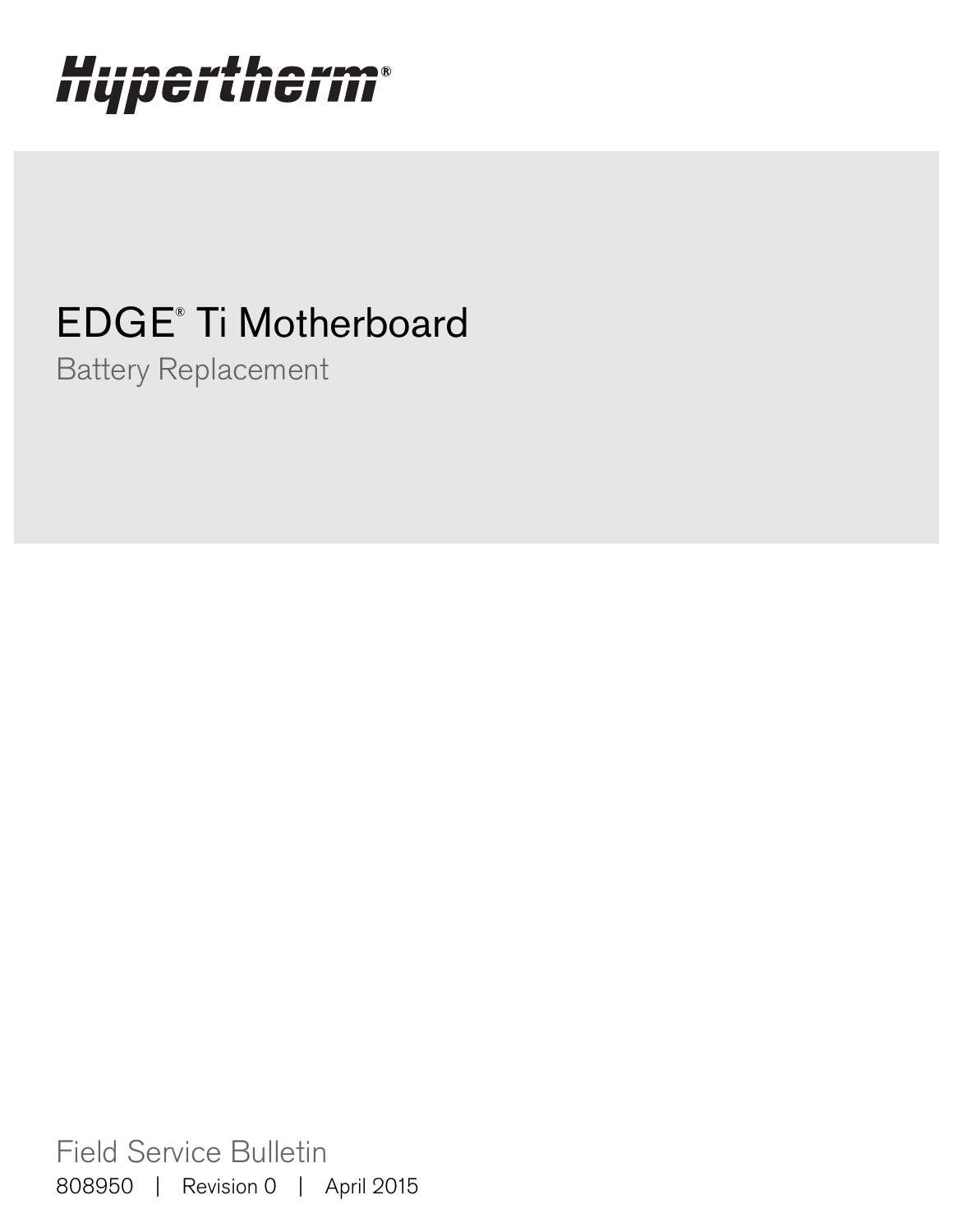Hypertherm Inc. Etna Road, P.O. Box 5010 Hanover, NH 03755 USA 603-643-3441 Tel (Main Office) 603-643-5352 Fax (All Departments) info@hypertherm.com (Main Office Email) 800-643-9878 Tel (Technical Service) technical.service@hypertherm.com (Technical Service Email)

800-737-2978 Tel (Customer Service) customer.service@hypertherm.com (Customer Service Email) 866-643-7711 Tel (Return Materials Authorization) 877-371-2876 Fax (Return Materials Authorization) return.materials@hypertherm.com (RMA email)

#### Hypertherm Plasmatechnik GmbH

Technologiepark Hanau Rodenbacher Chaussee 6 D-63457 Hanau-Wolfgang, Deutschland 49 6181 58 2100 Tel 49 6181 58 2134 Fax 49 6181 58 2123 (Technical Service)

#### Hypertherm (S) Pte Ltd.

82 Genting Lane Media Centre Annexe Block #A01-01 Singapore 349567, Republic of Singapore 65 6841 2489 Tel 65 6841 2490 Fax 65 6841 2489 (Technical Service)

#### Hypertherm (Shanghai) Trading Co., Ltd.

Unit 301, South Building 495 ShangZhong Road Shanghai, 200231 PR China 86-21-60740003 Tel 86-21-60740393 Fax

#### Hypertherm Europe B.V.

Vaartveld 9 4704 SE Roosendaal, Nederland 31 165 596907 Tel 31 165 596901 Fax 31 165 596908 Tel (Marketing) 31 165 596900 Tel (Technical Service) 00 800 4973 7843 Tel (Technical Service)

#### Hypertherm Japan Ltd.

Level 9, Edobori Center Building 2-1-1 Edobori, Nishi-ku Osaka 550-0002 Japan 81 6 6225 1183 Tel 81 6 6225 1184 Fax

#### Hypertherm Brasil Ltda.

Rua Bras Cubas, 231 – Jardim Maia Guarulhos, SP - Brasil CEP 07115-030 55 11 2409 2636 Tel 55 11 2408 0462 Fax

#### Hypertherm México, S.A. de C.V.

Avenida Toluca No. 444, Anexo 1, Colonia Olivar de los Padres Delegación Álvaro Obregón México, D.F. C.P. 01780 52 55 5681 8109 Tel 52 55 5683 2127 Fax

#### Hypertherm Korea Branch

#3904 Centum Leaders Mark B/D, 1514 Woo-dong, Haeundae-gu, Busan Korea, 612-889 82 51 747 0358 Tel 82 51 701 0358 Fax

© 2015 Hypertherm Inc. All rights reserved.

EDGE Ti, Phoenix and Hypertherm are trademarks of Hypertherm Inc. and may be registered in the United States and/or other countries. All other trademarks are the property of their respective holders.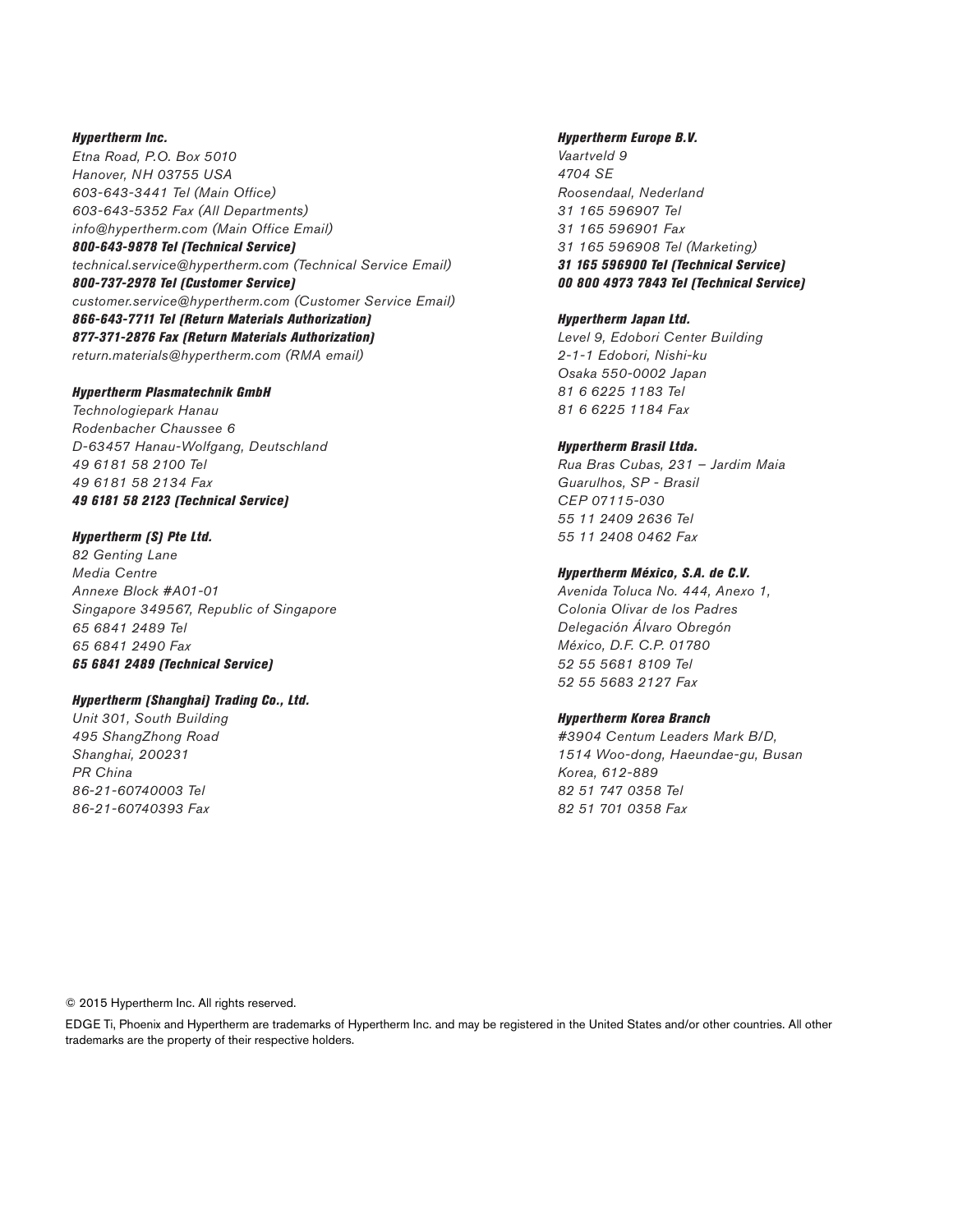## **Introduction**

| <b>WARNING!</b><br><b>ELECTRIC SHOCK CAN KILL</b>              |
|----------------------------------------------------------------|
| Disconnect electrical power before performing any maintenance. |

## **Purpose**

This Field Service Bulletin describes how to replace the battery on the motherboard of an EDGE Ti controller and how to configure the BIOS settings after replacement.

## **Kit 428419 contents**

208282 - 3 volt battery for 141014 motherboard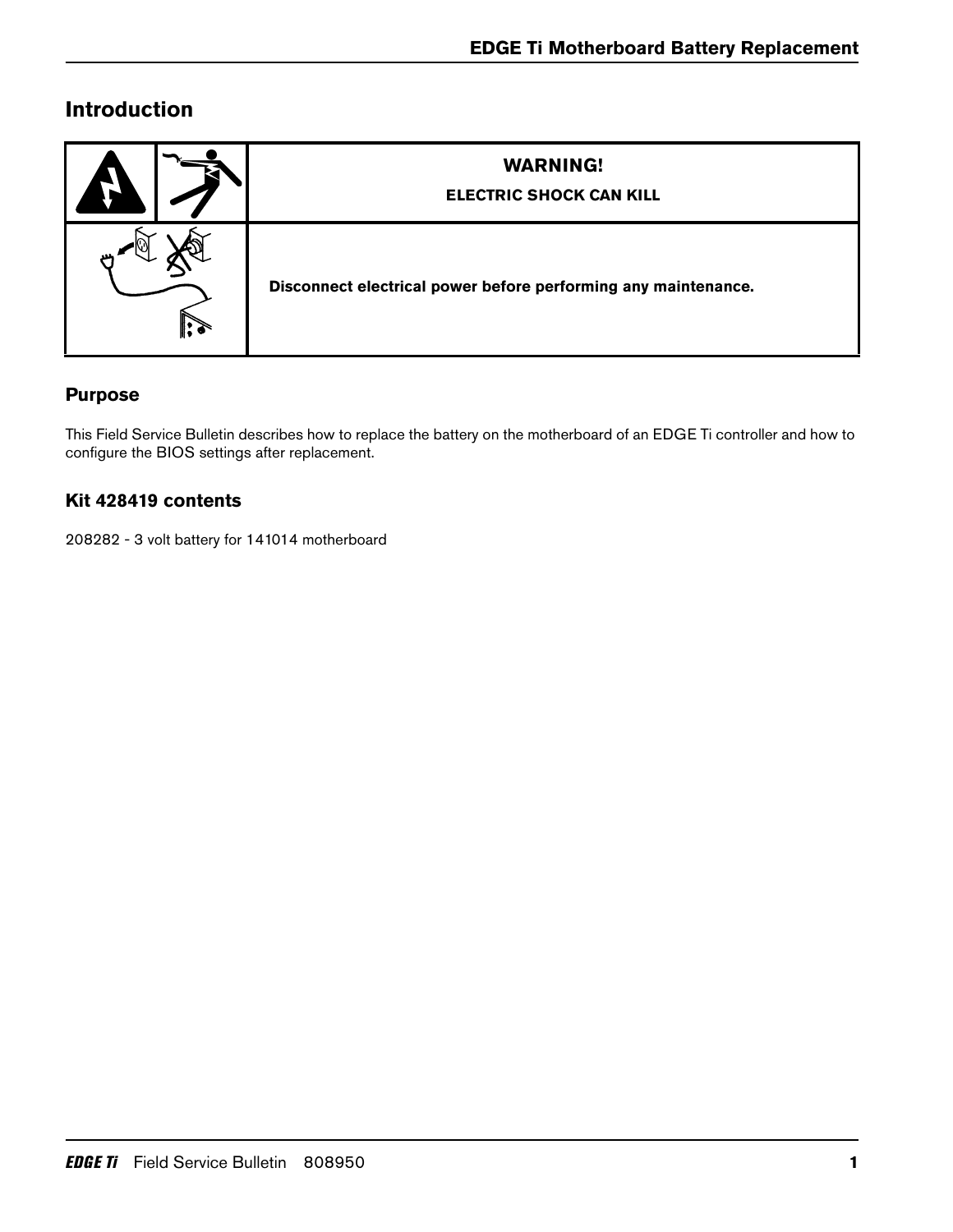## **Replace the battery**

- 1. Disconnect the electrical power to the unit.
- 2. Remove the 12 perimeter screws and open the rear panel.
- 3. Disconnect the 2-pin battery cable from the JP7 connector on the motherboard.
- 4. The battery is secured by a hook-and-loop fastener. Carefully pull up on the battery to remove it and properly discard the old battery.
- 5. Place the new battery in the same location as the original battery and secure it with the hook-and-loop fastener by gently pressing down on the battery.
- 6. Carefully connect the 2-pin cable to the JP7 connector on the motherboard.
- 7. Close the rear panel and reinstall the 12 perimeter screws.

## **BIOS settings**



- $\text{and} \ \mathsf{A}$  keyboard is required for the following procedure.
- 1. Turn on the power to the unit.
- 2. Press F1 to enter the BIOS setup screen.
- 3. Use the arrow keys to move the cursor to the "Exit" menu at the top of the screen and then select "Load Optimal Defaults." Press enter, select OK, and then press enter again.
- 4. Go to the "Main" menu and select "Set System Time and date." Enter the date and time for a 24-hour clock. You can use the +/- keys or the number pad to enter values. Pressing enter moves from one selection (hours) to the next (minutes).
- **5.** Select the "Advanced" menu
	- □ Select USB Configuration and press enter.
	- □ Set USB Function to 4 USB Ports.
	- □ Set USB 2.0 Controller Mode to HiSpeed.
	- **Q** Press escape (Esc).
- 6. Select the "Boot" menu
	- □ Select Boot Settings Configuration
	- □ Set Boot Num-Lock to OFF
	- **D** Press Esc